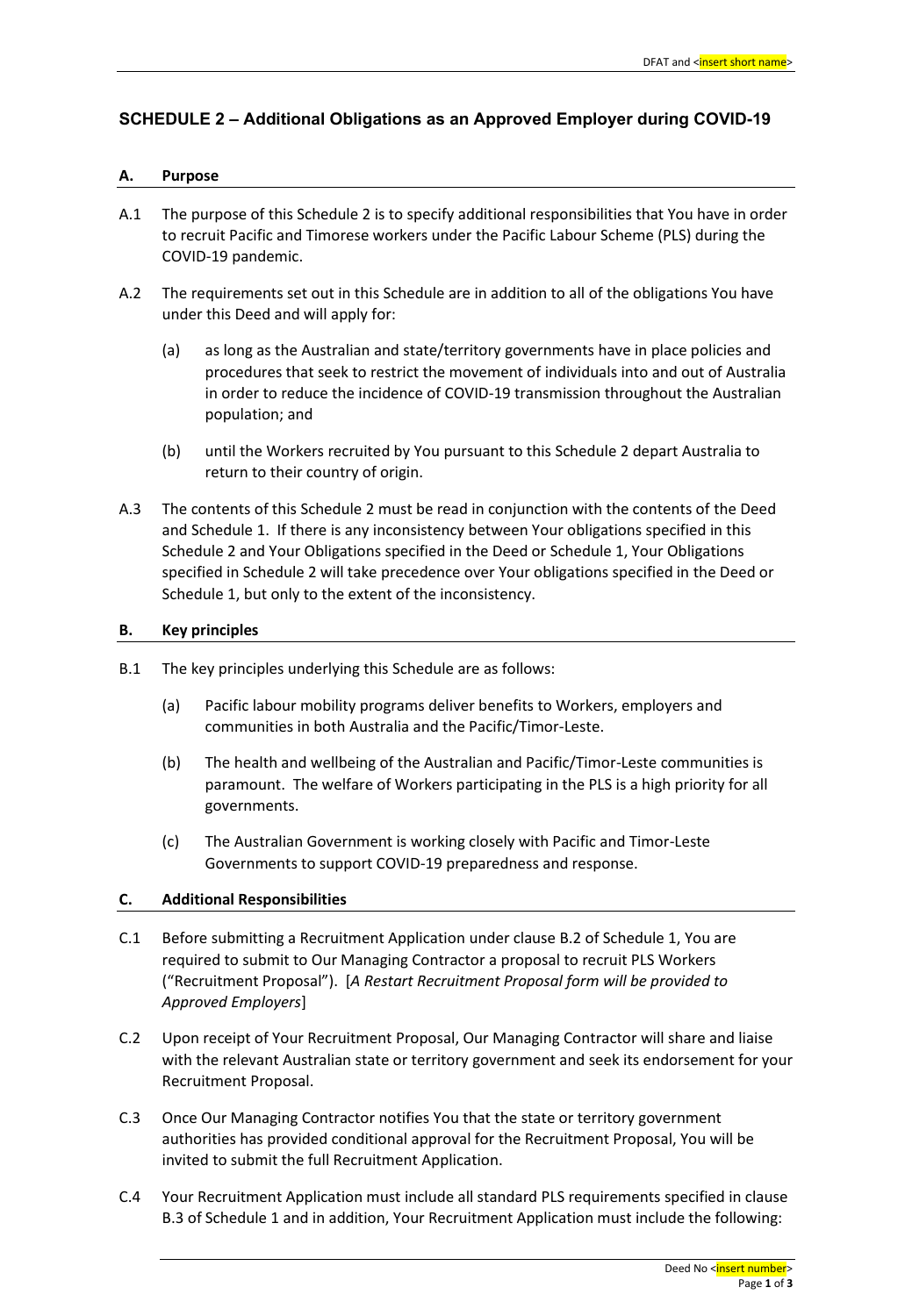- (a) a statement confirming Your COVID-19 plan has been approved by the relevant state or territory government; and
- (b) a declaration by You that Your COVID-19 plan meets all applicable workplace health and safety requirements, including for COVID-19; and
- (c) an agreement by You to meet Australian quarantine costs (including health insurance for the quarantine period), or confirmation by a third party to cover these costs.
- C.5 Once Your Recruitment Application is approved by Us, Our Managing Contractor will notify You and seek final approval from the relevant state/territory Chief Health Officer or his/her authorised delegate. The relevant state or territory will inform You via Our Managing Contractor if any additional information is required for final approval.
- C.6 Once the relevant state/territory Chief Health Officer or their delegate is satisfied the recruitment can proceed, Our Managing Contractor will notify You to recruit workers in line with the Recruitment Application.
- C.7 As Your Workers may be subject to quarantine requirements of the Australian state/territory in which they arrive, You must work with the relevant state and territory governments to ensure all Workers You recruit undertake the required quarantine arrangements on arrival in Australia.
- C.8 You must maintain at all times a state/territory government approved COVID-19 management plan and/or meeting all ongoing workplace health and safety requirements.
- C.9 You must not pass on to Your Workers any costs associated with their quarantine arrangements. Note that subject to any arrangements made by You or Our Managing Contractor with the relevant state and territory governments, You may be required to cover some or all of the costs of quarantining Your Workers;
- C.10 You must ensure that all Offers of Employment to Your Workers include details of the quarantine arrangements, including:
	- (a) the location of the quarantine facility;
	- (b) a notification that the PLS Workers will not be charged any costs associated with the quarantine arrangements;
- C.11 You must arrange and pay for the full costs of transporting PLS Workers:
	- (a) from their Port of Arrival in Australia to the quarantine facility;
	- (b) between the quarantine facility and their work location or accommodation; and
	- (c) from their work location to their Port of Departure from Australia.
- C.12 You must ensure that Your Workers have access to adequate health insurance from the date of their arrival in Australia until the date of their departure and that the health insurance covers repatriation costs for serious injury or death;
	- (a) You must not recoup the cost of the health insurance from Your Workers for the duration of any quarantine period on arrival;
- C.13 You will only be permitted to recover reasonable travel costs from Your Workers. [*Advice will be provided to Approved Employers by the Department of Foreign Affairs and Trade on what constitutes reasonable costs and will be based on pre-COVID average flight costs and is subject to review.*]